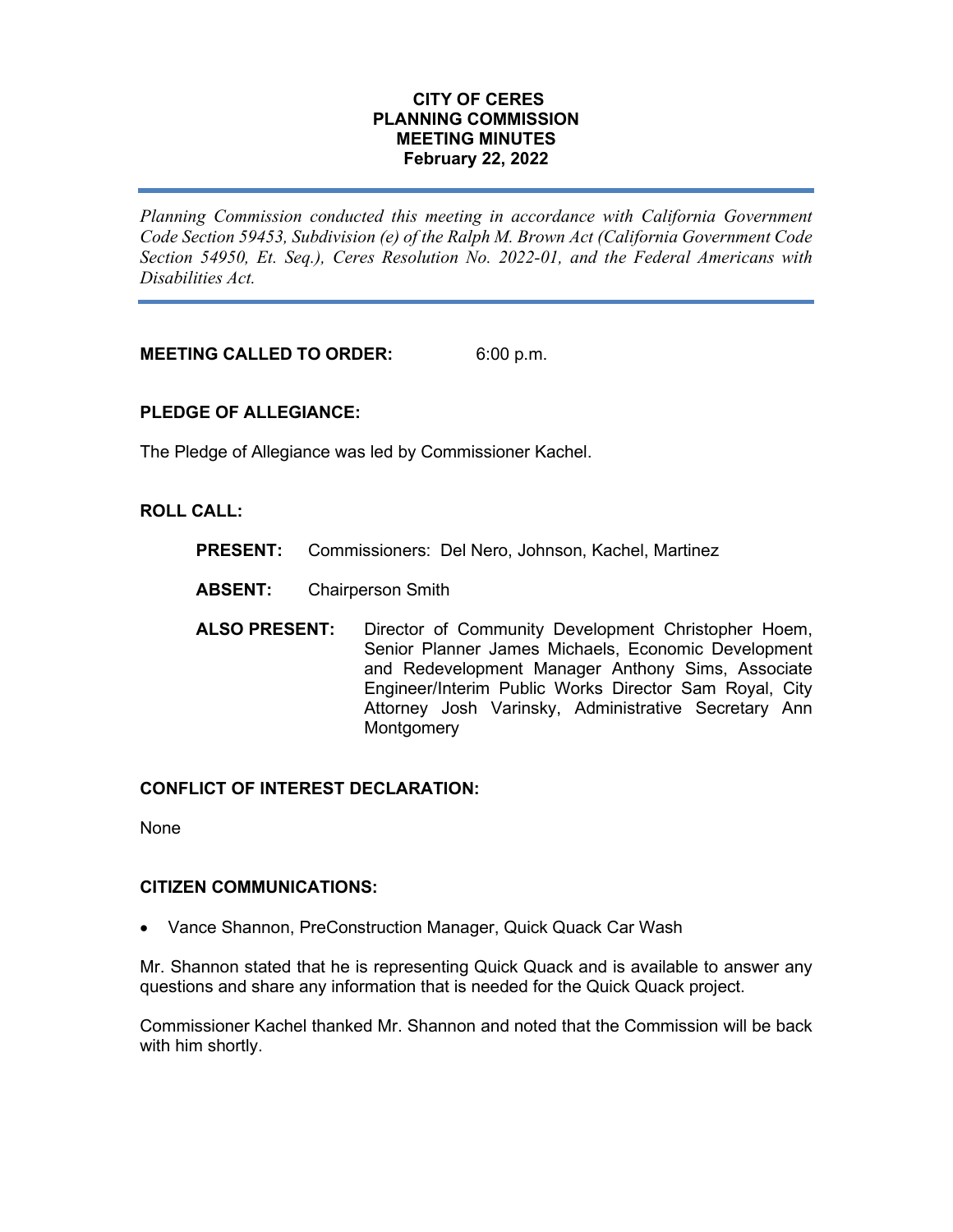# **CONSENT CALENDAR:**

- 1. Clerk's Report of Posting. The Agenda for the regular meeting of the Planning Commission of February 22, 2022 was posted on February 17, 2022.
- 2. Approval of Minutes
	- a. December 6, 2021 (all present)
- 3. Lot Line Adjustment (LLA) 22-01; Resolution No. PC 22-02; Approving a Lot Line Adjustment for the Whitmore Towers project to consolidate seven properties into one parcel involving (APN's: 127-011-012, -013, -014, -015, -016, -028, & -029) located at the Northwest Corner of Whitmore Avenue and Herndon Road.

ACTION: It was moved by Commissioner Del Nero; seconded by Commissioner Johnson to approve the Consent Calendar. Motion passed by the following vote:

AYES: Commissioners Del Nero, Johnson, Kachel, Martinez NOES: None ABSENT: Chairperson Smith

# **CONSIDERATION OF ITEMS REMOVED FROM THE CONSENT CALENDAR**

None

# **PUBLIC HEARINGS:**

4. Specific Plan Site Plan (SPSP) 21-14; Proposal for a Specific Plan Site Plan entitlement request to construct a 3,596 square foot building for a car wash operation within the Ceres Gateway Center project located at 2812 & 2942 E. Service Road. Doug Livingston, applicant.

Senior Planner, James Michaels presented the staff report.

# **The Public Hearing was opened at 6:09 p.m.**

• Vance Shannon, Quick Quack Car Wash

Mr. Shannon remarked that the yellow and green shown in the elevations is the Quick Quack color palette, and they try to sustain that so that they're a recognizable business. He also reiterated that he's happy to answer any questions or share anymore information about who they are, what they are, and noted that they're excited to be a part of the community.

# **The Public Hearing was closed at 6:10 p.m.**

Brief Commission discussion ensued.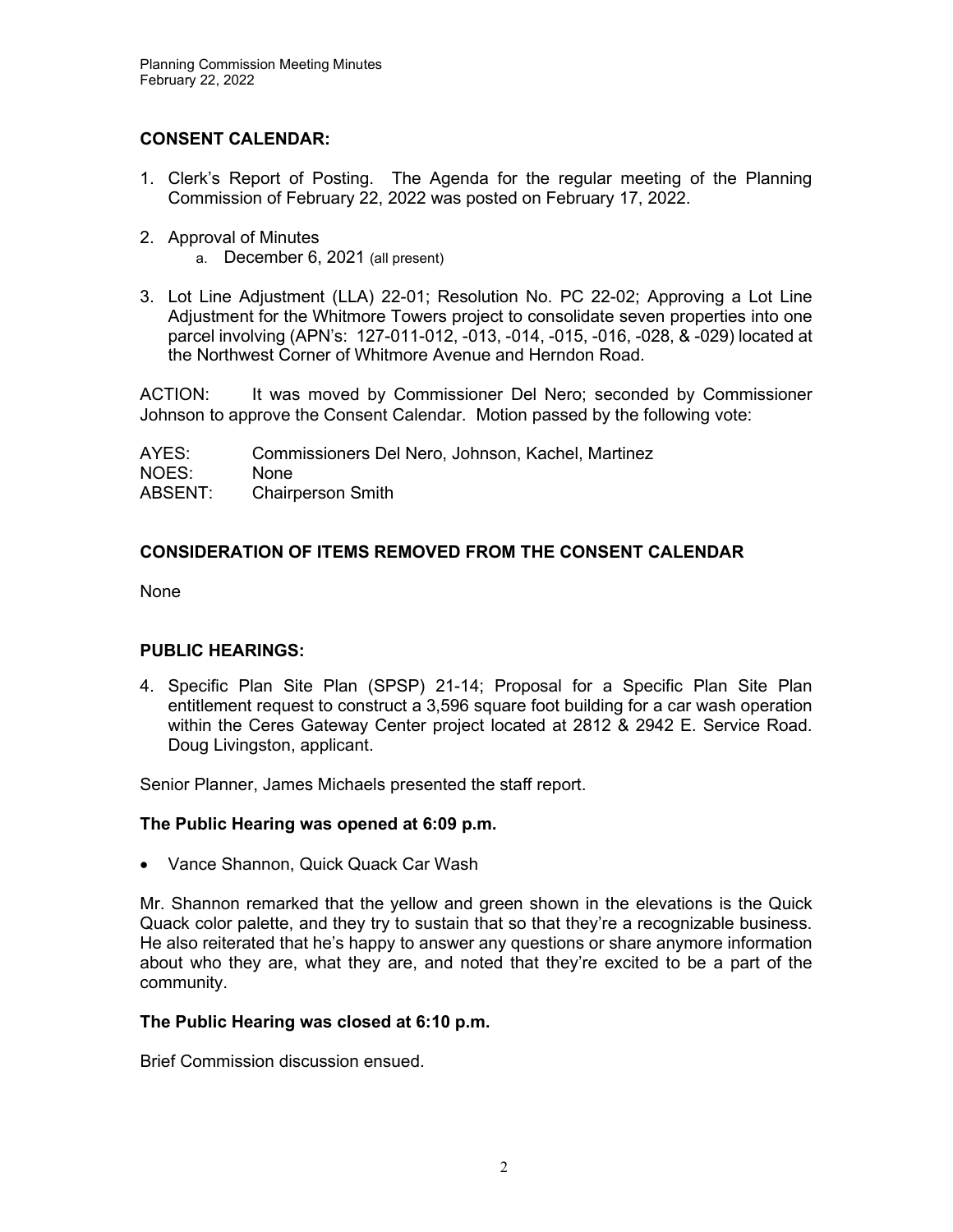Planning Commission Meeting Minutes February 22, 2022

ACTION: It was moved by Commissioner Del Nero; seconded by Commissioner Johnson to approve 21-14 SPSP, subject to the findings and conditions contained in PC Resolution 22-01. Motion passed by the following vote:

AYES: Commissioners Del Nero, Johnson, Kachel, Martinez NOES: None<br>ABSENT: Chairr Chairperson Smith

### **NEW BUSINESS:**

None

### **PUBLIC MEETING(S):**

None

### **UNFINISHED BUSINESS:**

None

# **MATTERS INITIATED BY PLANNING COMMISSION AND STAFF**

None

#### **REPORTS:**

- Christopher Hoem, Director of Community Development introduced Anthony Sims, the new Economic Development and Redevelopment Manager. Mr. Hoem announced that Mr. Sims started last week, he's excited to be here and will give him a moment to speak.
- Anthony Sims stated that it's a pleasure to meet the Commission and looks forward to joining the team and working with our community. He explained that before joining the City of Ceres, he was the Economic Development Manager with Opportunity Stanislaus, covering the whole region. Prior to that, he spent twelve years in business development and marketing. He grew up in Ceres and is really looking forward to contributing to this team and working with everyone here.

#### **ADJOURNMENT**

The Commission adjourned at 6:15 p.m. to the next regularly scheduled meeting of Monday, March 7, 2022.